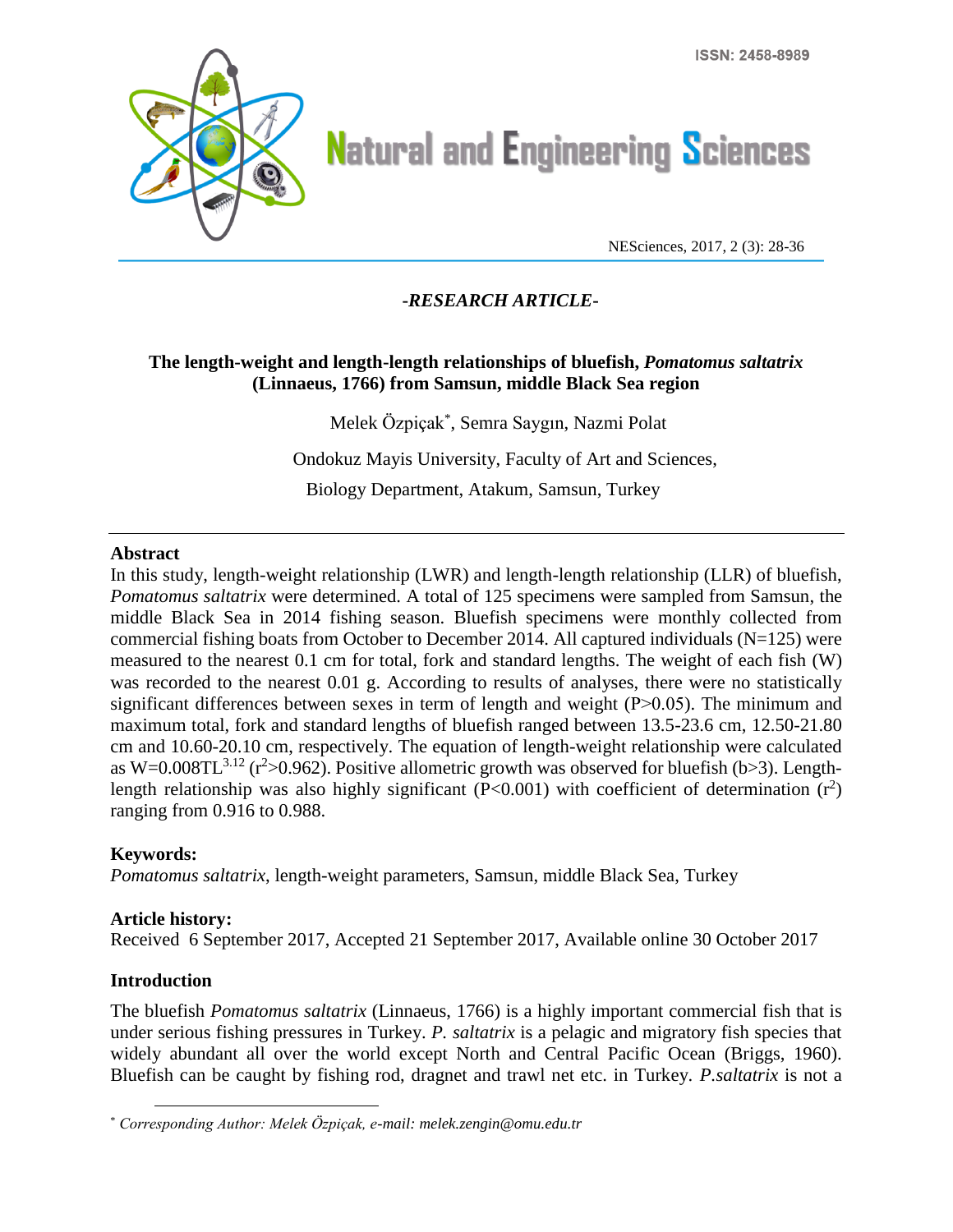target species in Black Sea fishing but hunted together with horse mackerel, whiting and other species as by-catch (Özdemir et al., 2006). The bluefish are overfished especially at the western Black Sea and Marmara Sea during their seasonal migration of nutrition-reproduction between Black and Aegean Sea (Ceyhan & Akyol, 2006).

Although there are lots of studies about otolith characteristics, age, growth, reproduction, diet and stock characteristics of the bluefish (Barger, 1990; Hare & Cowen 1994; Buckel et al., 2004; Ceyhan & Akyol 2006; Turan et al., 2006; Ceyhan et al., 2007; Robillard et al., 2008; Robillard et al., 2009; Cengiz et al., 2012; Villegas-Hernández et al., 2015; Zengin et al., 2017), studies concerning the length-weight and length-length relationships are limited (Frota et al., 2004; Kalaycı et al., 2007; Ak et al., 2009; Özdemir et al., 2009; Bal et al., 2015).

The study of length-weight (LWR) and length-length (LLR) relationships is considered to be important to get different kinds of information of fish in fish biology such as growth rate, age structure, age at first maturity, discrimination of stocks and population dynamic studies (Kohler et al., 1995; Stergiou & Politou, 1995; Morey et al., 2003; Sinovcic et al., 2004; Vaslet et al., 2008; Borah et al., 2017; Ergüden et. al., 2017; da Silva et al., 2017). In addition, the length-weight relationships can also be used to calculate relative condition factor, setting yield equations for estimating the number of fish landed and in comparing the population in space and time (Le Cren, 1951) and length-length associations are important in comparing growth studies using different length types (Moutopoulos & Stergiou, 2002; Yılmaz et al., 2010; Kashyap et al., 2014; Tsagarakis et al., 2015).

The aim of this study is to determinate the length-weight and length-length relationships of this highly important commercial bluefish species in Samsun Coast of the Black Sea, Turkey. In this study, total length-fork length, fork length-standard length and standard length-total length relationships were calculated and length-weight relationships were investigated to reveal the length transformations of *P. saltatrix* obtained from commercial fishing boats on Samsun offshore.

#### **Material and Methods**

Bluefish specimens were monthly collected from commercial fishing boats operating in offshore area of Samsun between October and December 2014 (36º35ˈ30.64ˈˈE, 41º51ˈ57.96ˈˈN. The coordinates were recorded using GARMIN GPS. All captured individuals (N=125) were measured to the nearest 0.1 cm for total length (TL), fork length (FL) and standard length (SL). The weight of each fish (W) was recorded to the nearest 0.01 g. Sex was determined by macroscopic examination of the gonads  $(71\degree, 54\degree)$ .

Length–weight relations were calculated using the equation  $W = aL<sup>b</sup>$ , where W is the total weight of the fish  $(g)$ , L is the fork length (cm), a and b are the parameters of the equation (Bagenal & Tesch, 1978). The parameters a and b of LWR were estimated by linear regression on the transformed equation:  $\log W = \log a + b \log TL$ . The t-test employed to test whether the slopes (b) were significantly different from 3, indicating the growth type: isometric  $(b=3)$ , positive allometric  $(b>3)$  or negative allometric  $(b<3)$ . Analysis of covariance (ANCOVA) was used to test differences of the b values of length-weight relationship between sexes (Zar, 1999).

All length-length relationships of female, male and entire samples were computed using linear regression analysis (Zar, 1999). Relationships between TL & FL, FL & SL, and SL & TL were estimated separately according to all samples. All statistical analyses were tested by at the 0.05 significance level. SPSS 20, Minitab 15.0 and the Excel software were utilized in the [evaluation](http://tureng.com/search/evaluation) of data.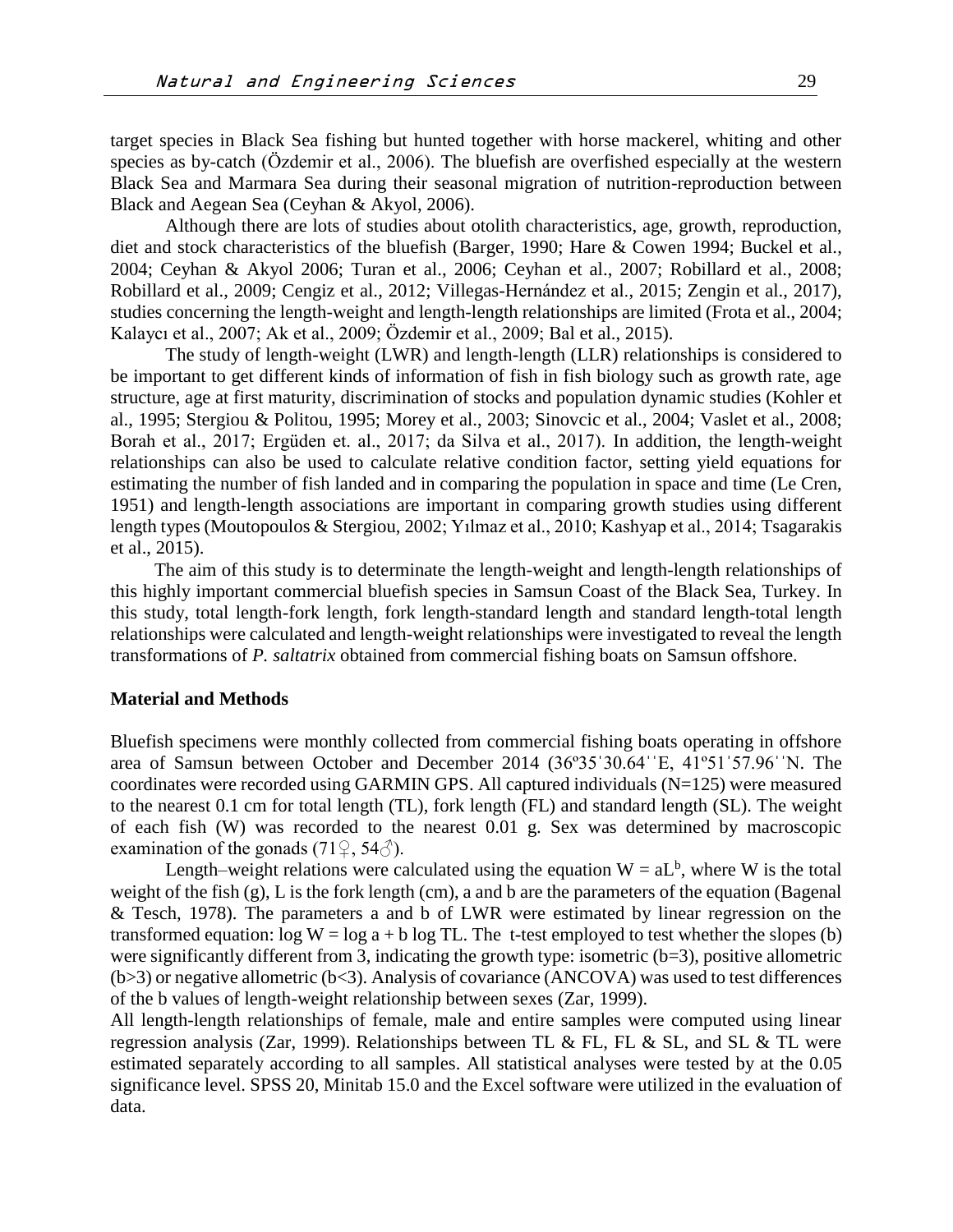#### **Results**

Overall, 125 bluefish samples were collected and analyzed. Within collected samples females  $(N=71)$  slightly prevailed over the males  $(N=54)$ . According to results there were no statistically significant differences between sexes in term of length and weight  $(P>0.05)$ . The minimum and maximum total length (TL) of bluefish in fishing season ranged between 13.5 cm and 23.6 cm, respectively. The minimum legal catch size for bluefish is determined as 14.0 cm according to fisheries rules in all of the Turkish seas. Descriptive statistics of the bluefish samples are displayed in Table 1.

| Table 1. Descriptive statistics length and weight values of <i>P. saltatrix</i> |     |                |                |             |       |  |  |  |
|---------------------------------------------------------------------------------|-----|----------------|----------------|-------------|-------|--|--|--|
| <b>Variables</b>                                                                |     | <b>Minimum</b> | <b>Maximum</b> | <b>Mean</b> | SЕ    |  |  |  |
| TL                                                                              | 125 | 13.50          | 23.60          | 18.64       | 0.184 |  |  |  |
| FL                                                                              | 125 | 12.50          | 21.80          | 17.19       | 0.165 |  |  |  |
| SL                                                                              | 25  | 10.60          | 20.10          | 15.06       | 0.164 |  |  |  |
| W                                                                               | 25  | 22.01          | 161.19         | 67 17       | 1.96  |  |  |  |

LWR showed that high compatibility between length and weight of the bluefish (P<0.001,  $r^2 > 0.962$ ) (Figure 1). The equations of length-weight relationship were calculated as  $W=0.008TL^{3.12}$ . The value of 'b' of length–weight relationships was found to be significantly different from 3.0 in *P. saltatrix* in the present study. According to results, the type of growth for bluefish was positive allometric growth in Samsun offshore of middle Black Sea region (b >3).



Figure 1. Length-weight relationship of *P.saltatrix* for all individuals

LLR were calculated by the simple linear regression. The length-length relationship was also highly significant (P<0.001) with coefficient of determination  $(r^2)$  ranging from 0.916 to 0.988 (Table 2).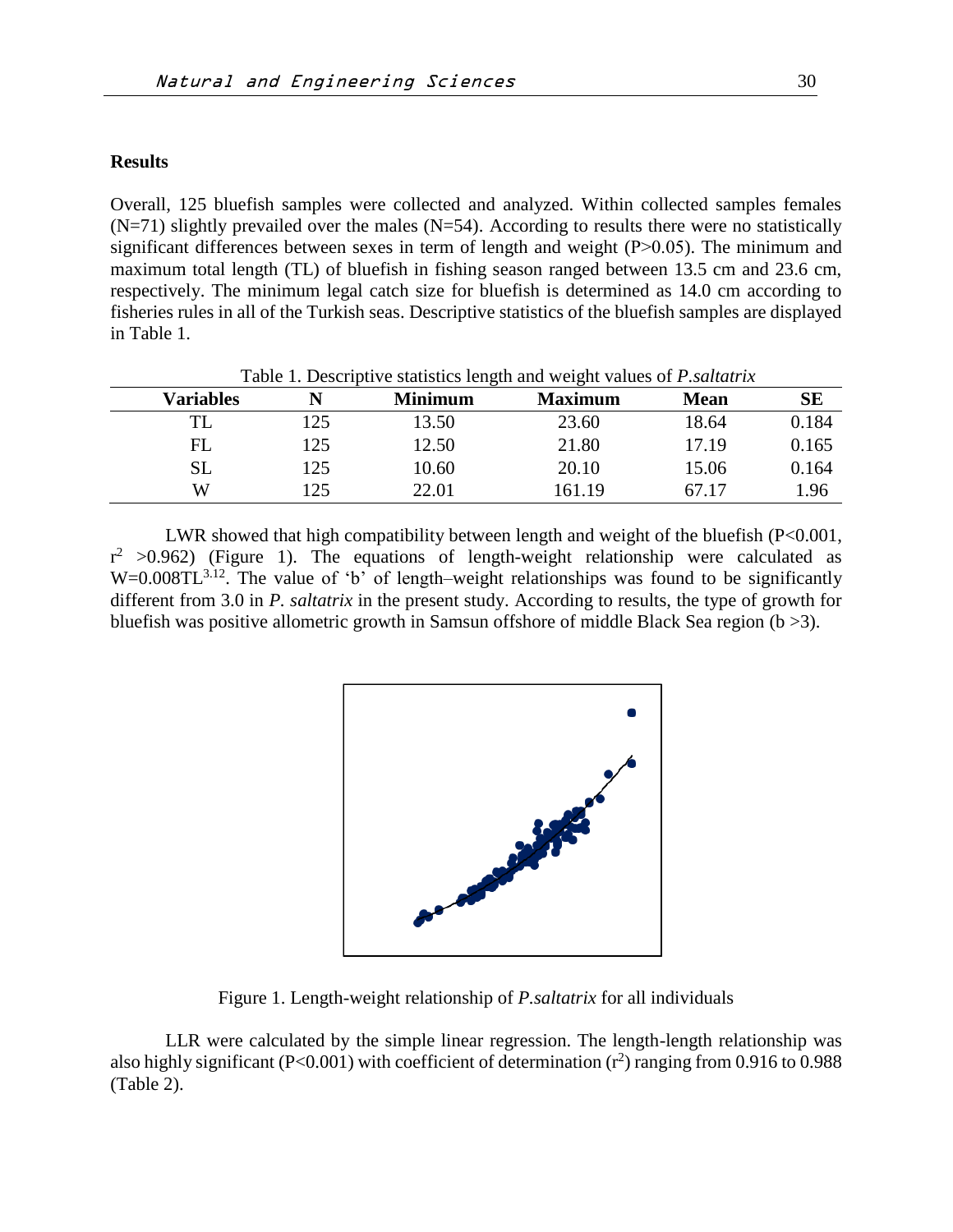| <b>Relationships</b> |          |       | <b>Equation</b> | r~4   |
|----------------------|----------|-------|-----------------|-------|
| TL-FL                | $-0.457$ | 1.11  | $TL=a+bFL$      | 0.988 |
| FL-SL                | 2.68     | 0.964 | $FL=a+bSL$      | 0.918 |
| TL-SL                | $-0.823$ | 0.852 | $SL=a+bTL$      | 0.916 |

Table 2. LLR relationships between total, fork and standard length of Bluefish from Samsun offshore, Black Sea.

### **Discussion**

*Pomatomus saltatrix* is one of the most exploited commercial and recreational fisheries worldwide (Robillard et al., 2008; Özdemir et al. 2009). Consequently, all population parameters of bluefish could be pursued. The length-weight relationship parameters are extremely important for fish biology and fisheries management (Garcia et al., 1989). Also, length-length associations have a great importance in the comparison of studies using different lengths types (Moutopoulos & Stergiou, 2002).

In this study, the minimum and maximum TL of bluefish are 13.50 and 23.60, respectively. There are some studies proving knowledge about minimum, maximum total lengths and b values of *P. saltatrix* for some areas over the world (Table 3).

| Location                     | $TL$ (cm)<br>(Min-Max) | a     | b    | Growth Type                 | References                        |
|------------------------------|------------------------|-------|------|-----------------------------|-----------------------------------|
| South Atlantic               |                        | 0.010 | 2.77 | Negative<br>Allometry (-)   | <b>Barger</b> (1990)              |
| <b>Brazil</b>                | $8.6 - 25.0$           | 0.076 | 3.05 |                             | Haimovici &<br>Velasco (2000)     |
| Middle<br>Coast<br>of Brazil | 48.0-75.5              | 0.059 | 2.50 | Negative<br>Allometry $(-)$ | Frota et al.<br>(2004)            |
| Aegean &<br>Marmara Sea      | 8.4-45.3               | 0.006 | 3.22 |                             | Ceyhan $(2005)$                   |
| Middle Black<br>Sea          | 13.2-21.7              | 0.013 | 2.79 | Negative<br>Allometry (-)   | Kalaycı et al.<br>(2007)          |
| Middle Black<br>Sea          | $9.2 - 23.4$           | 0.003 | 3.32 |                             | Özdemir et al.<br>(2009)          |
| <b>Eastern Black</b><br>Sea  | 11.6-22.2              | 0.003 | 3.33 | Positive<br>Allometry $(+)$ | Ak et al.<br>(2009)               |
| <b>Black Sea</b>             | 12.5-20.2              | 0.009 | 3.00 |                             | Kasapoğlu &<br>Düzgüneş<br>(2013) |
| South<br>Marmara Sea         | 12.3-43.7              | 0.011 | 2.96 | Isometric                   | Bal et al.<br>(2015)              |
| Middle Black<br>Sea          | 13.50-23.60            | 0.008 | 3.12 | Positive<br>Allometry $(+)$ | This Study                        |

Table 3. Length-weight relationships of *P.saltatrix* from different areas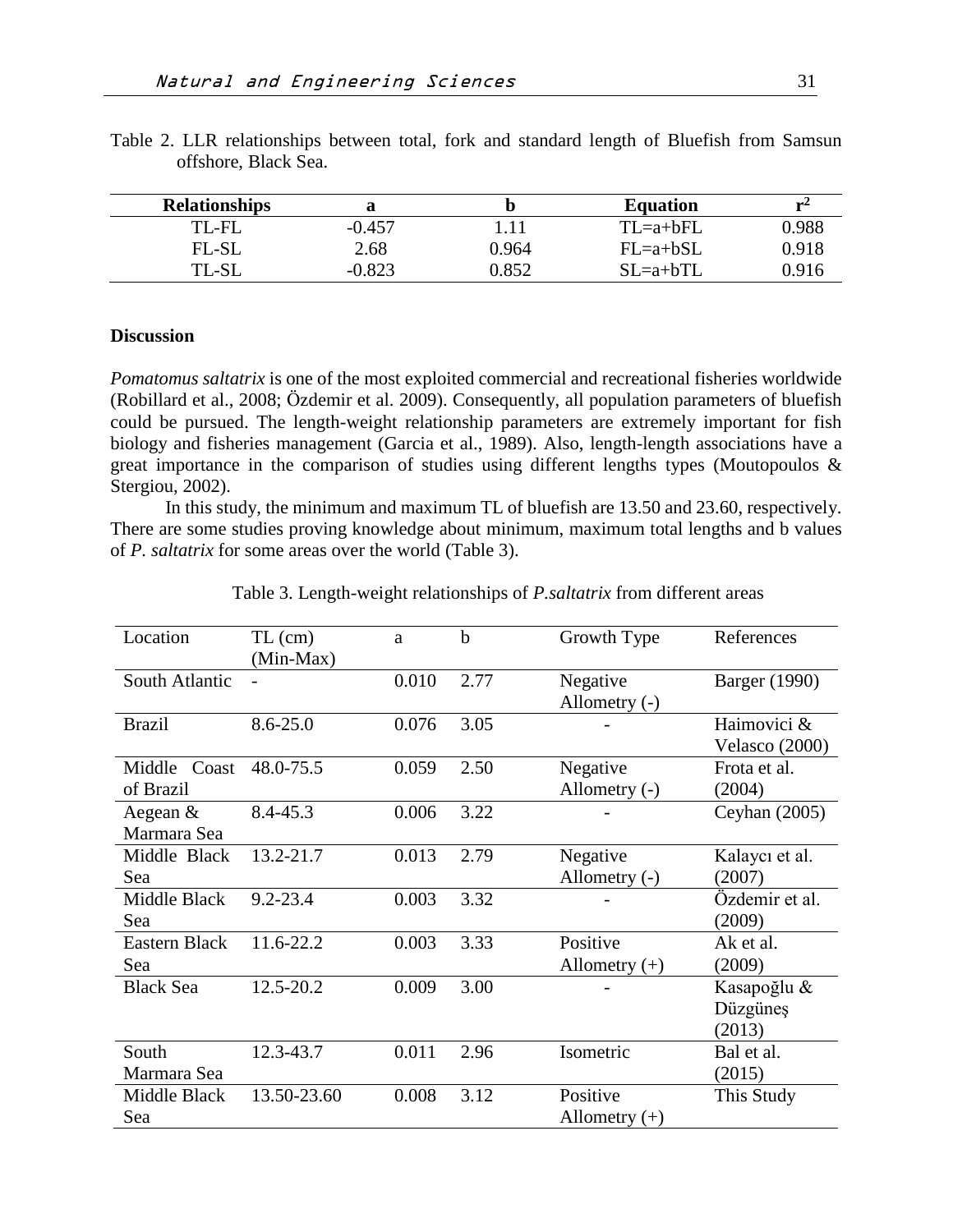Le Cren's concept hypothetically stated that the value of 'b' in ideal fish to be 3, indicating an isometric growth, which is widely used as a scale in length–weight relationship study (Singh & Serajuddin, 2017). The greater value of 'b' mainly depends on shape and fatness of individuals of fish. The values of 'b' in the present study indicated positive allometric growth. Kalaycı et al. (2007), Özdemir et al. (2009), Ak et al. (2009) and Kasapoğlu & Düzgüneş (2013) were investigated length-weight relationships of *P.saltatrix* in Black Sea Region, too. b values of these studies were 2.79, 3.32, 3.33 and 3.00, respectively. Our results are similar with Ak et al. (2009). Kalaycı et al. (2007) have found negative allometry in the Middle Black Sea. Their results are different from this study. This differences related to the fishing period, ecological factors such as temperature, food supply, spawning conditions. Growth type of same species can change between localities (Table 3). Le Cren (1951) pointed out that intraspecific variations in length–weight relationship may be because of variations in ecological conditions of habitats and physiology or either of them. Also, these differences depend on sample size, fishing equipments, season, fishing pressure and reproduction season, etc. When analyzed, the regression coefficients of the relationship between TL and W found to be the high  $(r^2 > 0.962)$  (Figure 1) and statistically significant (P<0.001).

Total length (TL), fork length (FL) and standard length (SL) is usually utilized in different types of studies such as describing fish growth parameters and systematic studies (Arslan et al., 2004; Ma et al., 2010; Jia & Chen, 2011; Yılmaz & Polat, 2011; Yılmaz et al., 2012; Mohaddasi et al., 2013; Motamedi et al., 2014; Saylar & Benzer, 2014; Van Beveren et al., 2014; Hedayati et al., 2016; Turan et al., 2017). Therefore, length-length transformations in fish are useful for comparative studies using different length measures (Yılmaz et al., 2010; Tsagarakis et al., 2015). In this study LLR of bluefish were estimated. Bal et al. (2015) estimated LLR for bluefish from South Marmara Sea but there is no study for LLR of bluefish from middle Black Sea Region. In this study, LLR and LWR data of *P.saltatrix* from Samsun coast is examined. It is thought that the obtained data will contribute to the work to be carried out in relation to the further studies concerning this commercially important fish species.

#### **References**

- Ak, O., Kutlu, S., Aydın, İ. (2009). Length-Weight Relationship for 16 Fish Species From the Eastern Black Sea. Türkiye. *Turkish Journal of Fisheries and Aquatic Sciences,* 9, 125-126.
- Arslan, M., Yıldırım, A., Bektaş, S. (2004). Length-weight relationship of brown trout, *Salmo trutta* L., inhabiting Kan stream, Coruh Basin, north-eastern Turkey. *Turkish Journal of Fisheries and Aquatic Sciences.* 4 (1), 45-48.
- Bagenal, T. B. & Tesch, F. W. (1978). *Age and Growth*. In: Methods for assessment of fish production in fresh waters, T. Bagenal (Ed). 3rd edn: IBP Handbook No.3, Blackwell Science Publications, Oxford.
- Barger, L., E. (1990). Age and growth of bluefish *Pomatomus saltatrix* from the Northern Gulf of Mexico and U.S. South Atlantic Coast. *Fisheries Bulletin*, 88 (4), 805-809.
- Bal, H., Yanık, T., Türker, T. (2015). Length-weight and length-length relationships of The bluefish *Pomatomus saltarix* (Linnaeus. 1766) population in the South Marmara Sea of Turkey. *Alınteri,* 29 (B), 26-33.
- Borah, S., Bhattacharjya, B. K., Saud, B. J., Yadav, A. K., Debnath, D., Yengkokpam, S., Das, P., Sharma, N., Singh, N. S., Sarma, K. K. (2017). Length–weight relationship of six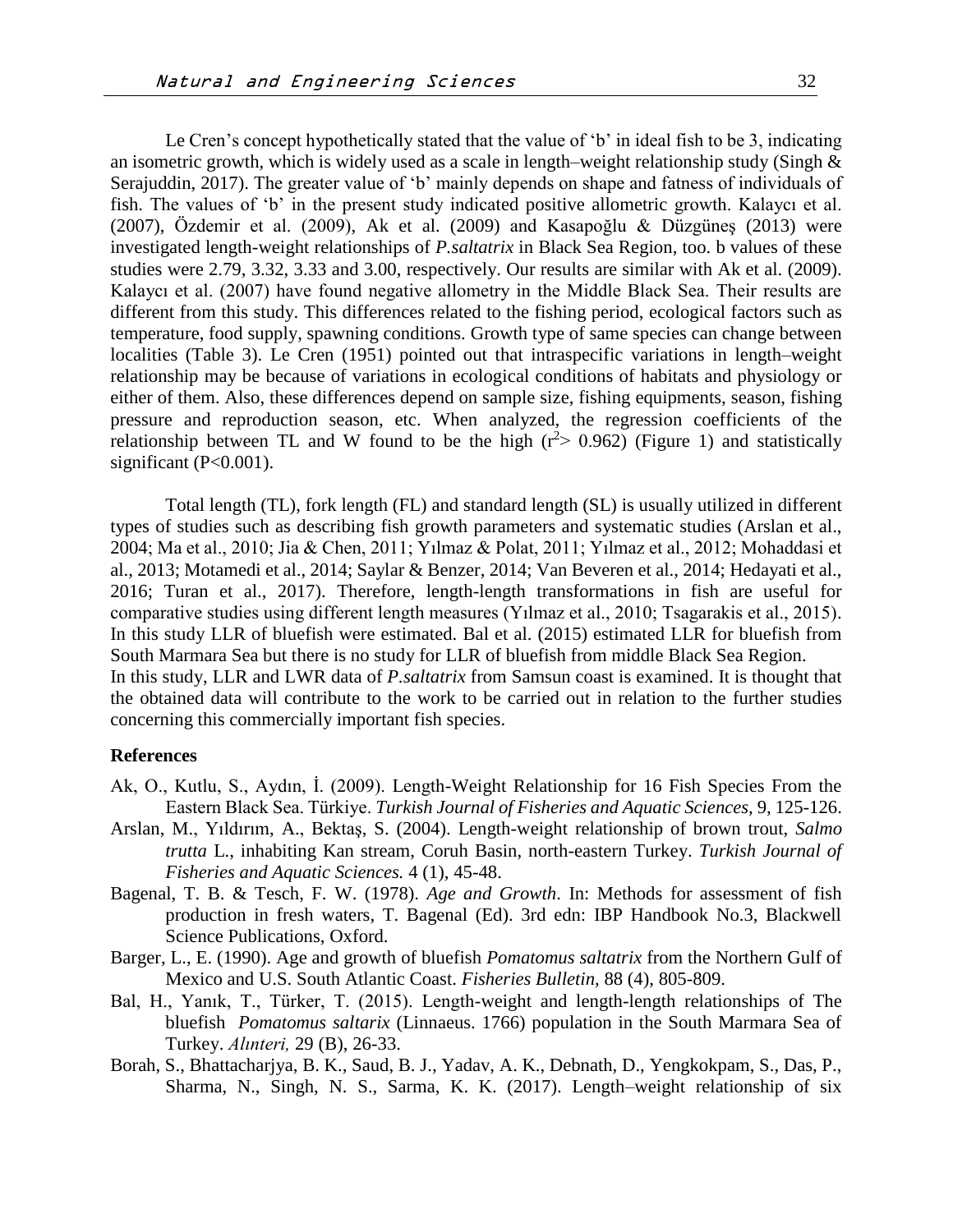indigenous fish species from Deepor beel, a Ramsar site in Assam, India. *Journal of Applied Ichthyology*, 33, 655-657.

Briggs, J.C. (1960). Fishes of world-wide (circumtropical) distribution. *Copeia*, 3, 171-180.

- Buckel, J. A., Sharack, B.L., Zdanowicz, V.S. (2004). Effect of diet on otolith composition in *Pomatomus saltatrix*, an estuarine piscivore. *Journal of Fish Biology*, 64, 1469-1484.
- Cengiz, O., Ozekinci, U., Oztekin, A. (2012). The relationships between total length-otolith length of bluefish, *Pomatomus saltatrix*, (Linnaeus, 1766) from Gallipoli Peninsula and Dardanelles (North-eastern Mediterranean, Turkey). *Journal of the Institute of Science and Technology*, 2, 31-34.
- Ceyhan, T. (2005). Bluefish in the North Aegean and Marmara region (*Pomatomus saltatrix* L. 1766) Some Characteristics of Population Studies, (Ph.D.) Ege University, Institute of Science and Technology.
- Ceyhan, T. & Akyol, O. (2006). Age distribution and relationship between fork length and otolith length of bluefish (*Pomatomus saltatrix* L., 1766) in the Sea of Marmara. *Ege University Journal of Fisheries and Aquatic Sciences,* 23, 369-372.
- Ceyhan, T., Akyol, O., Ayaz, A., Juanes, F. (2007). Age, growth, and reproductive season of bluefish (*Pomatomus saltatrix*) in the Marmara region, Turkey. *ICES Journal of Marine Science,* 64, 531-536.
- da Silva, V. E. L., Teixeira, E. C., Batista, V. S., Fabré, N. N. (2017). Length–weight relationships of two mugilid species from tropical estuarine systems in Alagoas, northeastern coast of Brazil. *Journal of Applied Ichthyology*, 33, 631-632.
- Ergüden, D., Ergüden, S. A., Özdemir, O., Gürlek, M. (2017). Length-Weight Relationship and Condition Factor of Spotted Flounder Citharus linguatula (Linnaeus, 1758) in Iskenderun Bay, North-eastern Mediterranean, Turkey. *NESciences,* 2 (1), 11-17.
- Frota, L. O., Costa, P. A. S., Braga, A. C. (2004). Length-weight relationships of marine fi shes from the central Brazilian coast. NAGA, WorldFish Center Quarterly, 27 (1), 20-26.
- Garcia, C. B., Buarte, J. O., Sandoval, N., Von Schiller, D., Mello, N. P. (1989). Length-weight relationships of demersal fishes from The Gulf of Salamanca, Colombia. Fishbyte, 21, 30- 32.
- Haimovici, M. & Velasco. G., (2000). Length-weight relationship of marine fishes Southern Brazil. Naga. ICLARM Q. 23 (1), 19-23.
- Hare, J.A. & Cowen. R.K. (1994): Ontogeny and otolith microstructure of bluefish *Pomatomus saltatrix* (Pisces: Pomatomidae). *Marine Biology*, 118, 541-550.
- Hedeyati, S. A., Farsani, H. G., Gerami, M. H., Fricke, R. (2016). Morphometric variations among three populations of *Alburnus zagrosensis* (Coad, 2009) in the Zagros Mountain Basin, Iran. *Proceedings of the National Academy of Sciences, India Section B: Biological Sciences,* doi 10.1007/s40011-0160819-7.
- Jia, Y. T. & Chen, Y. F. (2011). Age structure and growth characteristics of the endemic fish *Oxygymnocypris stewartii* (Cypriniformes: Cyprinidae: Schizothoracinae) in the Yarlung Tsangpo River, Tibet. *Zoological Studies*, 50 (1), 69-75.
- Kalaycı, F., Samsun, N., Bilgin, S., Samsun, O. (2007). Length-weight relationship of 10 fish species caught by bottom trawl and midwater trawl from the Middle Black Sea, Turkey. *Turkish Journal of Fisheries and Aquatic Sciences*, 7, 33-36.
- Kasapoğlu, N. & Düzgüneş, E. (2013). Length-weight relationships of marine species caught by five gears from the Black Sea. *Mediterranean Marine Science,* 15 (1), 95-100.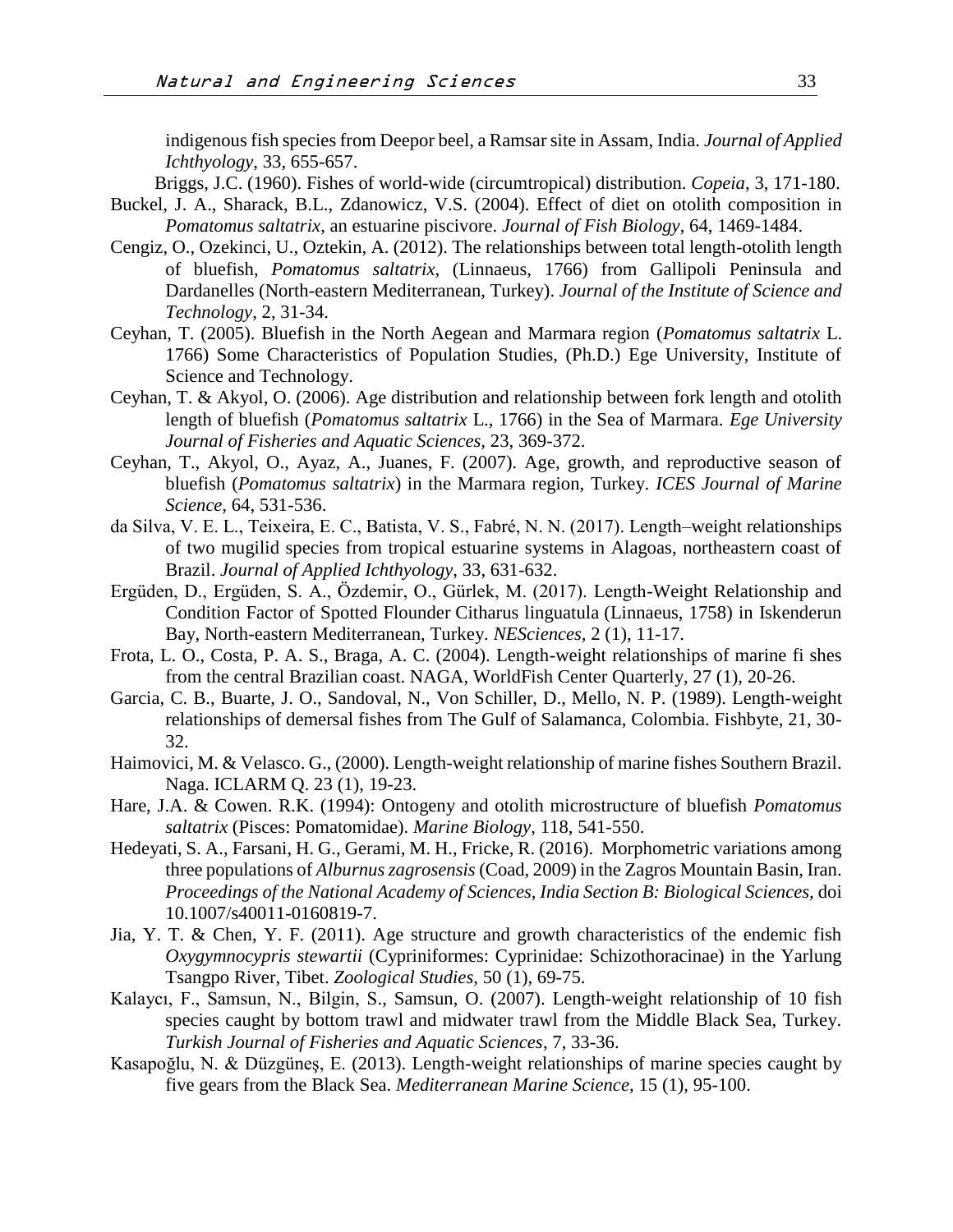- Kashyap, A., Awasthi, M., Serajuddin, M. (2014). Length-weight and length-length relationship of freshwater Murrel, *Channa punctatus* (Bloch, 1793) sampled from River Gomti in Lucknow Region (Uttar Pradesh). *World journal of Fish and Marine Sciences,* 6 (4), 336- 339.
- Kohler, N., Casey, J., Turner, P. (1995). Length-weight relationship for 13 species of sharks from the western north Atlantic. *Fishery. Bulletin*, 93, 412-418.
- Le Cren, E. D. (1951). The length-weight relationship and seasonal cycle in gonad weight and conditions in the perch (*Perca fluviatilis*). *Freshwater Biology Association,* 20, 201-219.
- Ma, B. S., Xie, C. X., Huo, B., Yang, X. F., Huang, H. P. (2010). Age and Growth of a Long-Lived Fish *Schizothorax o'connori* in the Yarlung Tsangpo River, Tibet. *Zoological Studies*, 49 (6), 749-759.
- Mohaddasi, M., Shabanipour, N., Abdolmaleki, S. (2013). Morphometric variation among four populations of Shemaya (*Alburnus chalcoides*) in the south of Caspian Sea using truss network. *The Journal of Basic and Applied Zoology*, 66, 87-92.
- Moutopoulos, D. K. & Stergiou, K. I. (2002). Weight-length and length-length relationships of fish species from the Aegean Sea (Greece). *Journal of Applied Ichthyology,* 18 (3), 200- 203.
- Motamedi, M., Madjdzadeh, S. M., Teimori, A., Esmaeli, H. R., Mohsenzadeh, S. (2014). Morphological and molecular perspective on geographical differentiation of *Barbus* populations (Actinopterygii: Cyprinidae) within Iranian freshwater drainages. Turkish *Journal of Fisheries and Aquatic Sciences*, 14, 339-351.
- Morey G, Moranta J, Massutı E, Grau A, Linde M, Riera F, Morales-Nin B. (2003). Weight–length relationships of littoral to lower slope fishes from the western Mediterranean. *Fisheries Research*, 62(1), 89-96.
- Ozdemir, S., Erdem, Y., Birinci Özdemir, Z., Erdem, E. (2009). Comparison of catch efficiency and size composıtıon of bluefısh (*Pomatomus saltatrix*, L.) fishing by bottom trawl in the Blacksea in October And November months. *Erciyes University, [Institute of Science,](http://tureng.com/search/institute%20of%20science)* 25, 400-408.
- Robillard, E., Reiss, C.S., Jones, C.M. (2008): Reproductive biology of bluefish (*Pomatomus saltatrix*) along the East Coast of the United States. *Fisheries Research*, 90, 198-208.
- Robillard, E., Reiss, C.S., Jones, C.M. (2009): Age-validation and growth of bluefish (*Pomatomus saltatrix*) along the East Coast of the United States. *Fisheries Research*, 95, 65-75.
- Saylar, Ö. & Benzer, S. (2014). Age and growth characteristics of Carp (*Cyprinus carpio* L., 1758) in Mogan Lake, Ankara, Turkey*. Pakistan Journal of Zoology*, 46 (5), 1447-1453.
- Singh, M. & Serajuddin, M. (2017). Length-weight, length- length relationship and condition factor of *Channa punctatus* collected from three different rivers of India. *Journal of Entomology and Zoology Studies*, 5 (1), 191-197.
- Sinovcic, G., Franicevic, M., Zorica, B., Ciles-Kec, V. (2004). Length-weight and length-length relationships for 10 pelagic fish species from the Adriatic Sea (Crotia). Journal of Applied Ichthyology, 20, 156-158.
- Stergiou, K. & Politou, C. Y. (1995). Biological parameters, body length-weight and length-height relationships for various species in Greek waters. Naga, 18 (2), 42-45.
- Tsagarakis, K., Başusta, A., Başusta, N., Biandolino, F., Bostanci, D., Buz, K., Djodjo, Z., Dulčić, J., Gökoğlu, M., Gücü, A. C., Machias, A., Maravelias, C. D., Özvarol, Y., Polat, N., Prato,